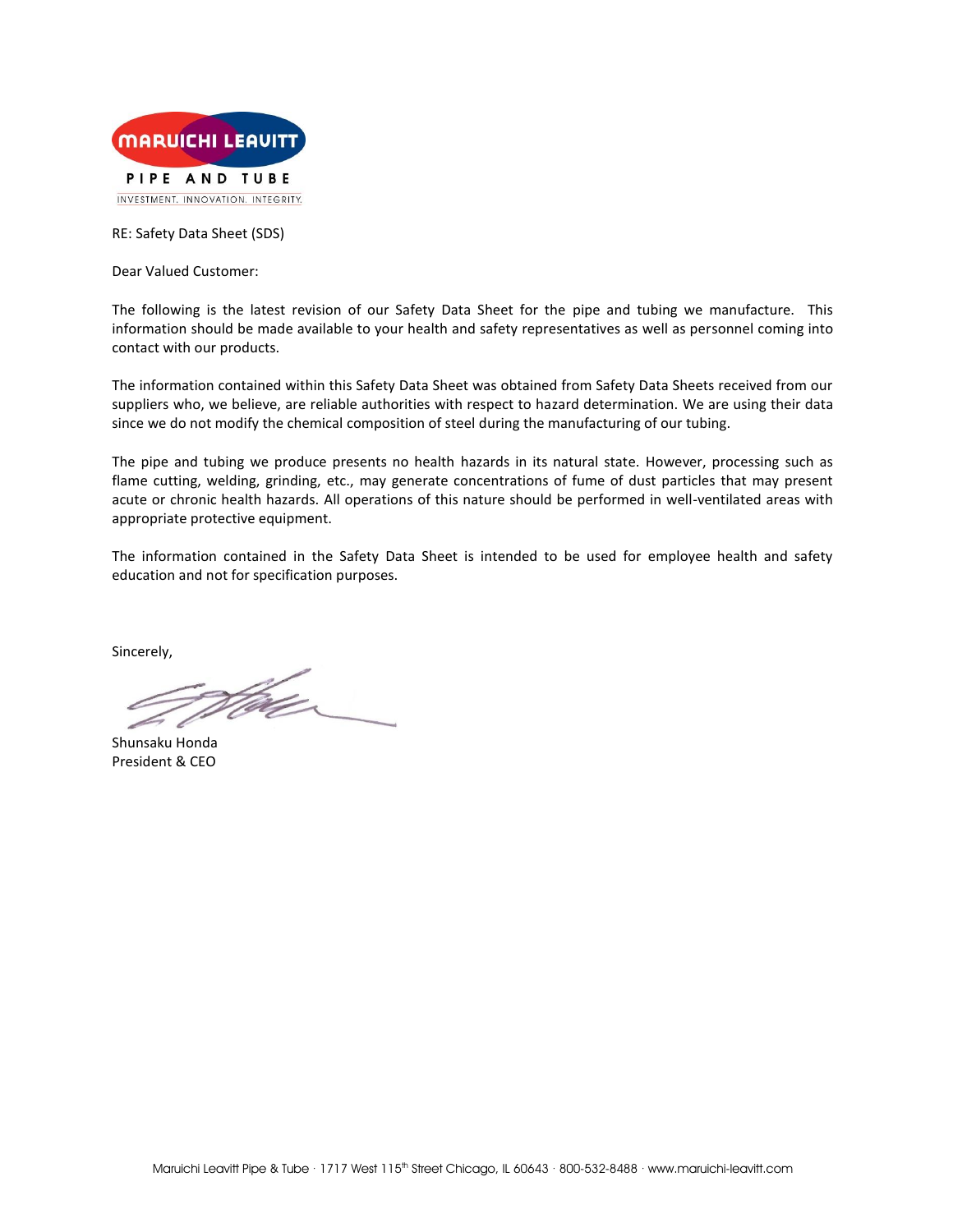

INVESTMENT. INNOVATION. INTEGRITY.

|          | <b>Identification</b>                                                           |
|----------|---------------------------------------------------------------------------------|
| Product: | Structural and Mechanical Steel Tubing, HI-Y 50 Pipe, A53 ERW Pipe, API 5L Pipe |

**Manufacturer:** Maruichi Leavitt Pipe & Tube LLC **Information Telephone:** (773) 239-7700 Chicago, Illinois 60643

1717 West 115th Street **Emergency Telephone:** (773) 239-7700

### **Recommended use and restrictions on use:**

These products are sold to all steel-consuming industries including automotive, heavy machinery, pipes and tubes, construction, packaging and appliances. The main markets for these products are construction and mechanical engineering, as well as energy and automotive applications.

## **2. Hazard(s) Identification**

As supplied this product does not present a physical or health hazard. Processing of the product, particularly welding, burning, grinding, and machining activities, for some final uses can produce formations of dusts, particulates, or fumes which may present health hazards such as those described below. Operations having the potential to generate airborne particulates should be performed in well ventilated areas and, if appropriate, respiratory protection and other personal protective equipment should be used.

| <b>Hazard</b> | Hazard Classification(s)                                                       | <b>Signal</b> | Hazard Statement(s)                                                                                                                              |
|---------------|--------------------------------------------------------------------------------|---------------|--------------------------------------------------------------------------------------------------------------------------------------------------|
| Symbol        |                                                                                | Word          |                                                                                                                                                  |
|               | Carcinogenicity - 1B<br>Reproductive Sensitizer-1<br>STOT Repeat Exposure $-1$ |               | May cause cancer<br>May cause allergy or asthma symptoms or breathing<br>difficulties if inhaled<br>Causes damage to organs through prolonged or |
|               | Acute Oral Toxicity - 4<br>Skin Sensitizer - 1<br>STOT Single Exposure - 3     | Danger        | repeated exposure<br>Harmful if swallowed<br>May cause allergic skin reaction<br>May cause respiratory irritations                               |
| <b>NA</b>     | Eye Irritation - 2B                                                            |               | Causes eye irritations                                                                                                                           |

### **Precautionary Statement(s):**

| Prevention                                                                                                            | <b>Response</b>                                                                                                                                                     | Storage/Disposal                               |
|-----------------------------------------------------------------------------------------------------------------------|---------------------------------------------------------------------------------------------------------------------------------------------------------------------|------------------------------------------------|
| Avoid breathing dust / fume / gas / mist /<br>vapor / spray                                                           | If inhaled: Remove person to fresh air and<br>keep comfortable for breathing                                                                                        |                                                |
| Wear protective gloves / protective<br>clothing / eye protection / face protection                                    | If exposed, concerned or feel unwell: Get<br>medical advice / attention                                                                                             | Dispose of<br>contents in                      |
| Contaminated Work Clothing must not be.<br>allowed out of the workplace<br>Use only outdoors in well ventilated areas | If in eyes: Rinse cautiously with water for<br>several minutes. Remove contact lenses, if<br>present and easy to do. Continue rinsing.                              | accordance with<br>Federal, State<br>and Local |
| Do not handle until all safety precautions<br>have been read and understood                                           | If on skin: Wash with plenty of water. If<br>irritation or rash occurs: Get medical advice /<br>attention. Take off and wash contaminated<br>clothing before reuse. | regulations                                    |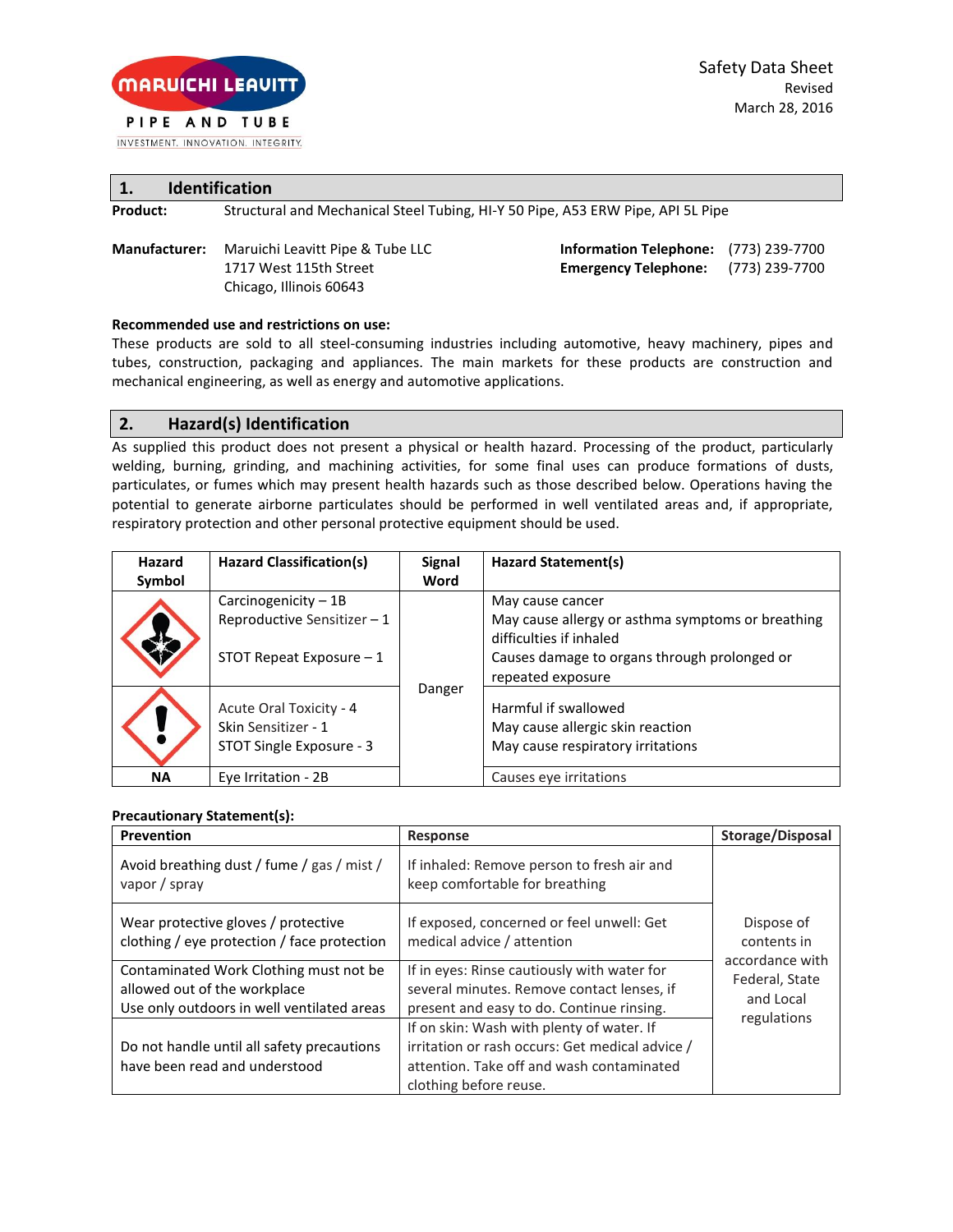INVESTMENT. INNOVATION. INTEGRITY.

# **2. Hazard(s) Identification (Cont.)**

#### **Potential Health Effects:**

- **Eye Contact -** Dusts may cause mechanical irritation or scratching of the cornea. Fumes may irritate the eyes. Contact with the heated material may cause thermal burns.
- **Skin Contact -** Dusts or particulates may cause mechanical irritation due to abrasion. Coated steel may cause skin irritation in sensitive individuals. Some components in this product are capable of causing an allergic reaction, possibly resulting in burning, itching and skin eruptions. Contact with heated material may cause thermal burns.
- **Inhalation -** Dusts may irritate the nose, throat and lungs. Excessive exposure to metal fumes can cause metal fume fever, an influenza-like illness. Symptoms typically subside within 12- 48 hours.
- **Ingestion -** Not expected to be acutely toxic via ingestion. Swallowing of excessive amounts of the dust may cause irritation, nausea, and diarrhea.
- **Chronic Effects -** Repeated exposure to dusts may inflame the nasal mucosa and cause changes to the lung. In addition, a red-brown pigmentation of the eye and/or skin may occur. Welding fumes have been associated with adverse health effects. Contains components that may cause cancer or reproductive effects. The following components are listed by NTP, OSHA, or IARC as carcinogens: Nickel, chromium (hexavalent), cobalt, lead, cadmium, antimony (trioxide), arsenic, beryllium. See Section 11, for additional, specific information on effects noted above.
- **Target Organs -** Overexposure to dusts and fumes may affect the following systems: eyes, skin, liver, kidney, central nervous system, cardiovascular system, respiratory system.
- **Medical Conditions Aggravated by Exposure -** Diseases of the skin such as eczema may be aggravated by exposure. Also, disorders of the respiratory system including asthma, bronchitis, and emphysema. Longterm inhalation exposure to agents that cause pneumoconiosis (e.g. dust) may act synergistically with inhalation of oxide fumes or dusts of this product

| Component       | Weight %       | CAS No.   | OSHA-PEL (mg/m <sup>3</sup> )   | ACGIH-TLV (mg/m <sup>3</sup> )       |
|-----------------|----------------|-----------|---------------------------------|--------------------------------------|
| Iron            | <b>Balance</b> | 7439-89-6 | 10 Oxide Dust/Fume              | Oxide Dust/Fume<br>5.                |
| Aluminum (Al)   | $0.20$ Max     | 7429-90-5 | 15 Dust                         | 10 Dust                              |
|                 |                |           | Respirable fraction             | 5 Fume                               |
| Carbon (C)      | 0.50 Max       | 7440-44-0 | Not Established                 | Not Established                      |
| Chromium (Cr)   | 1.20 Max       | 7440-47-3 | Metal<br>$\mathbf{1}$           | 0.5 Metal                            |
| Copper (Cu)     | $0.50$ Max     | 7440-50-8 | 1 Dust                          | 1 Dust                               |
|                 |                |           | 0.1 Fume                        | 0.2 Fume                             |
| Manganese (Mn)  | 2.00 Max       | 7439-96-5 | 5 Fume (Ceiling)                | 0.2 Elemental Mn and Inorg Compounds |
| Molybdenum (Mo) | 1.00 Max       | 7439-98-7 | 15 Insoluble Compounds          | 10 Insoluble Compounds               |
| Niobium (Nb)    | $0.90$ Max     | 7440-03-1 | Not Established                 | Not Established                      |
| Nickel (Ni)     | 1.50 Max       | 7440-02-0 | 1 Metal and Insoluble Compounds | 1.5 Metal                            |
| Phosphorus (P)  | $0.20$ Max     | 7723-14-0 | 0.1 Phosphorus                  | 0.1 Phosphorus                       |
| Silicon (Si)    | 1.00 Max       | 7440-21-3 | 15 Dust                         | 10 Dust                              |
| Sulfur (S)      | $0.10$ Max     | 7704-34-9 | 13 Sulfur Dioxide               | 5.2 Sulfur Dioxide                   |
|                 |                |           |                                 | 13 Sulfur Dioxide (STEL)             |
| Titanium (Ti)   | $0.90$ Max     | 7440-31-5 | <b>Inorganic Compounds</b><br>2 | Metal, Oxide, and Inorganic          |
|                 |                |           |                                 | Compounds                            |
| Vanadium (V)    | $0.15$ Max     | 7440-62-2 | 0.5 Oxide Dust (Ceiling)        | 0.05 Oxide Dust/Fume                 |
|                 |                |           | 0.1 Oxide Fume (Ceiling)        |                                      |

# **3. Composition Information on Ingredients**

**NOTE:** No permissible exposure limits (PEL) or threshold limit values (TLV) exist for steel over all. The above listing is a summary of elements used various grades of steel for pipe and tubing. Small quantities (less than 0.1%) may exist as intentional additions, or as "trace" or "residual" elements that generally originate in the raw materials used. Exact specifications for specific products may be available upon request.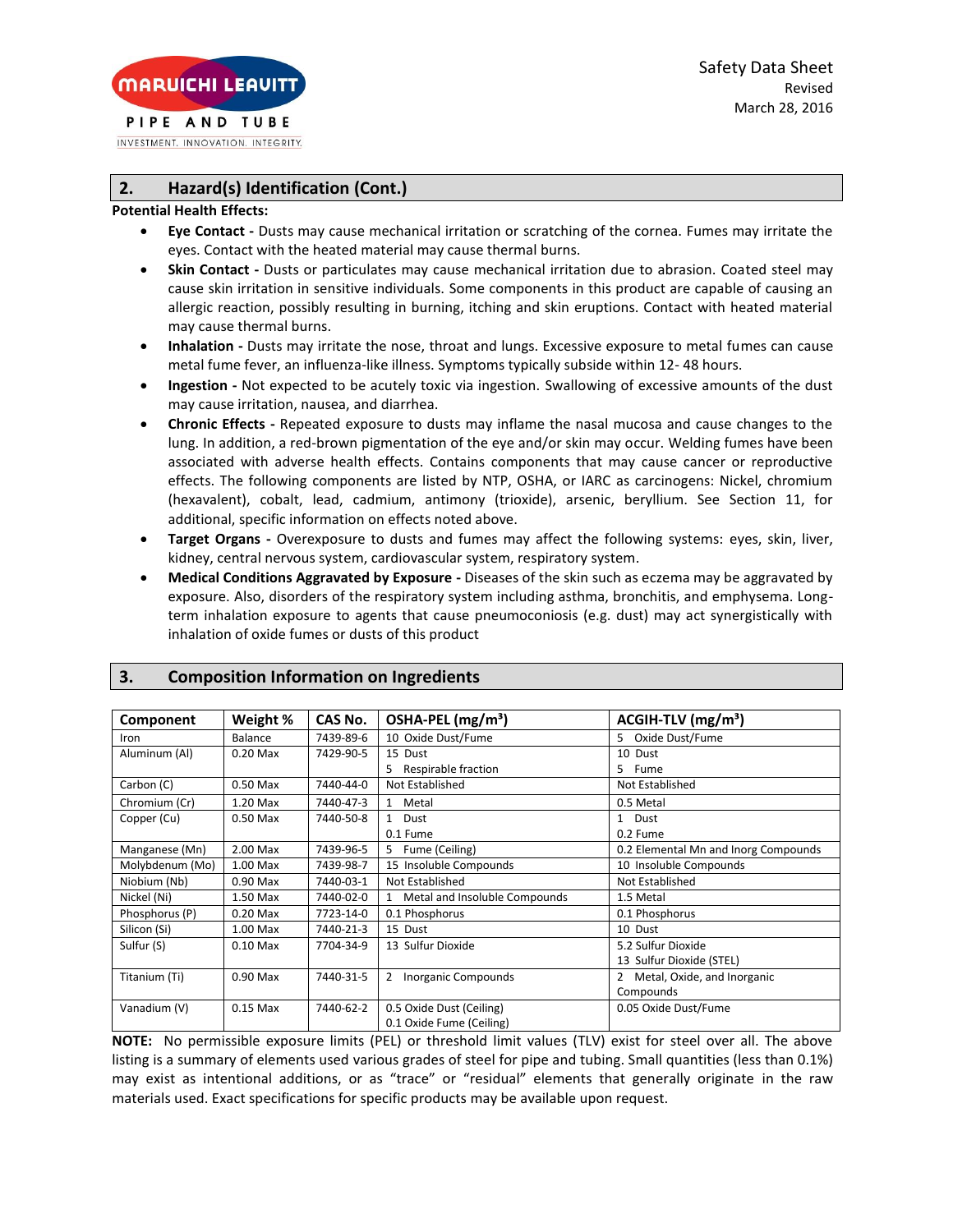INVESTMENT. INNOVATION. INTEGRITY.

# **4. First Aid Measures**

- **Eye Contact -** Treat for foreign body in the eye. Seek medical attention.
- **Skin Contact -** Cuts and abrasions should be treated promptly with thorough cleansing of the affected area. Dermatitis should be treated by washing with a mild soap and water.
- **Ingestion -** Not considered an ingestion hazard.
- **Inhalation -** Remove from excessive exposure levels. Seek medical attention. Give artificial respiration if breathing has stopped.
- **Notes to Physician -** Inhalation of metal fume or metal oxides may produce an acute febrile state, with cough, chills, weakness, and general malaise, nausea, vomiting, muscle cramps, and remarkable leukocytosis. Treatment is symptomatic, and condition is self-limited in 24-48 hours. Chronic exposure to dusts may result in pneumoconiosis of mixed type.

## **5. Fire Fighting Measures**

This material will not burn. Fine dusts of this material mixed with oxygen and a suitable ignition source may pose an explosion hazard.

- **Flash Point (Method) -** Not applicable.
- **Flammable Limits (% volume in air) -** Not applicable.
- **Auto ignition Temperature -** Not applicable.
- **Extinguishing Media -** For molten metal, use dry powder or sand. For steel dust use or dry sand, water, foam, argon or nitrogen.
- **Special Fire Fighting Procedures -** Do not use water on molten metal. Do not use Carbon Dioxide (CO2). Firefighters should not enter confined spaces without wearing NIOSH/MSHA approved positive pressure breathing apparatus (SCBA) with full face mask and full protective equipment.
- **Unusual Fire or Explosion Hazards -** Steel products do not present fire or explosion hazards under normal conditions. Any non-oxidized fine metal particles/ dust generated by grinding, sawing, abrasive blasting, or individual customer processes may produce materials that the customer should test for combustibility and other hazards in accordance with applicable regulations. High concentrations of combustible metallic fines in the air may present an explosion hazard.

### **6. Accidental Release Measures**

Any excess product can be recycled for further use, disposed in an appropriately permitted waste landfill, or disposed by other methods which are in accordance with local, state and federal regulations.

- **Precautions if Material is Spilled or Released -** Emergency response is unlikely unless in the form of combustible dust. Avoid inhalation, eye, or skin contact of dusts by using appropriate precautions outlined in this SDS (see section 8). Fine turnings and small chips should be swept or vacuumed and placed into appropriate disposable containers. Keep fine dust or powder away from sources of ignition. Scrap should be reclaimed for recycling. Prevent materials from entering drains, sewers, or waterways.
- **Fire and Explosion Hazards -** Some customer processes may generate combustible dust that may require specific precautions when cleaning spills or releases of dust.
- **Environmental Precautions -** Some grades of steel may contain reportable quantities of alloying elements. See Section 15 for additional information.
- **Waste Disposal Methods -** Dispose used or unused product in accordance with applicable Federal, State, and Local regulations. Please recycle.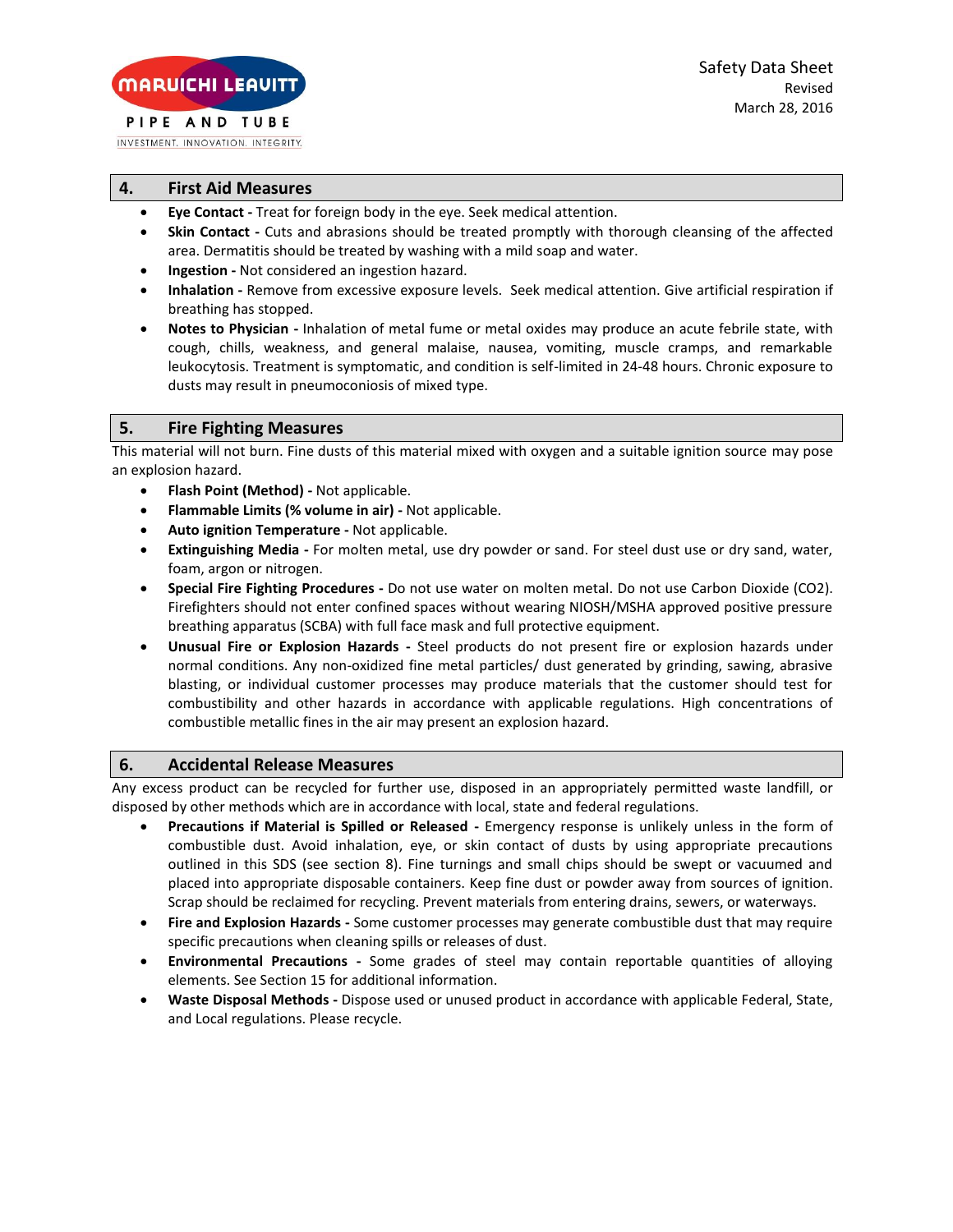#### PIPE AND TUBE INVESTMENT. INNOVATION. INTEGRITY.

**MARUICHI LEAVIT** 

**7. Handling and Storage**

Use lifting and work devices, e.g. crane, hoist, etc., within rated capacities and in accordance with manufacturers' instructions when handling these products.

- **Storage Temperatures -** Stable under normal temperatures and pressures.
- **Precautions in Handling and Storing -** Store away from acids, incompatible materials and strong oxidizers. Dusts and/or powders, alone, or combined with process specific fluids, may form explosive mixtures with air. Applicable Federal, state and local laws and regulations may require testing dust generated from processing of steel products to determine if it represents a fire or explosion hazard and to determine appropriate protection methods. Avoid breathing dusts or fumes.

## **8. Exposure Controls and Personal Protection**

Operations with potential for generating high concentrations of airborne particulates or fumes should be evaluated and controlled as necessary.

- **Eye Protection -** Use safety glasses. Dust resistant safety goggles are recommended under circumstances where particles could cause mechanical injury such as grinding or cutting. Face shield should be used when welding or cutting.
- **Skin -** Appropriate protective gloves should be worn as necessary. Good personal hygiene practices should be followed including cleansing exposed skin several times daily with soap and water, and laundering or dry cleaning soiled work clothing.
- **Respiratory Protection -** Not normally needed. If permissible levels are exceeded, use NIOSH/MSHA approved dust/fume/mist respirator should be used to avoid excessive exposure. See Section 3 for component material information exposure limits. If such concentrations are sufficiently high that this respirator is inadequate, or high enough to cause oxygen deficiency, use a positive pressure selfcontained breathing apparatus (SCBA). Follow all applicable respirator use, fitting, and training standards and regulations.
- **Ventilation -** Whenever dusts, particulates, or fumes are generated, use appropriate local exhaust ventilation to keep exposures below the regulated limits.
- **Exposure Guidelines**  No permissible exposure limits (PEL) or threshold limit values (TLV) exist for steel. See Section 3 for component materials. Various grades of steel will contain different combinations of these elements. Trace elements may also be present in minute amounts

## **9. Physical and Chemical Properties**

| <b>Physical State</b>      | Solid           | Appearance              | <b>Metallic Gray</b> |
|----------------------------|-----------------|-------------------------|----------------------|
| Odor                       | <b>Odorless</b> | <b>Odor Threshold</b>   | Not applicable       |
| рH                         | Not applicable  | <b>Melting Point</b>    | 2400-2800°F          |
| <b>Boiling Point</b>       | Not applicable  | <b>Flash Point</b>      | Not applicable       |
| <b>Evaporation Point</b>   | Not applicable  | Flammability            | Not applicable       |
| <b>Vapor Pressure</b>      | Not applicable  | <b>Vapor Density</b>    | Not applicable       |
| <b>Relative Density</b>    | 7.85            | <b>Specific Gravity</b> | Not Applicable       |
| <b>Solubility in Water</b> | Insoluble       | <b>Percent Volatile</b> | Not Applicable       |
| <b>Viscosity</b>           | Not Applicable  |                         |                      |

**Other Information**: None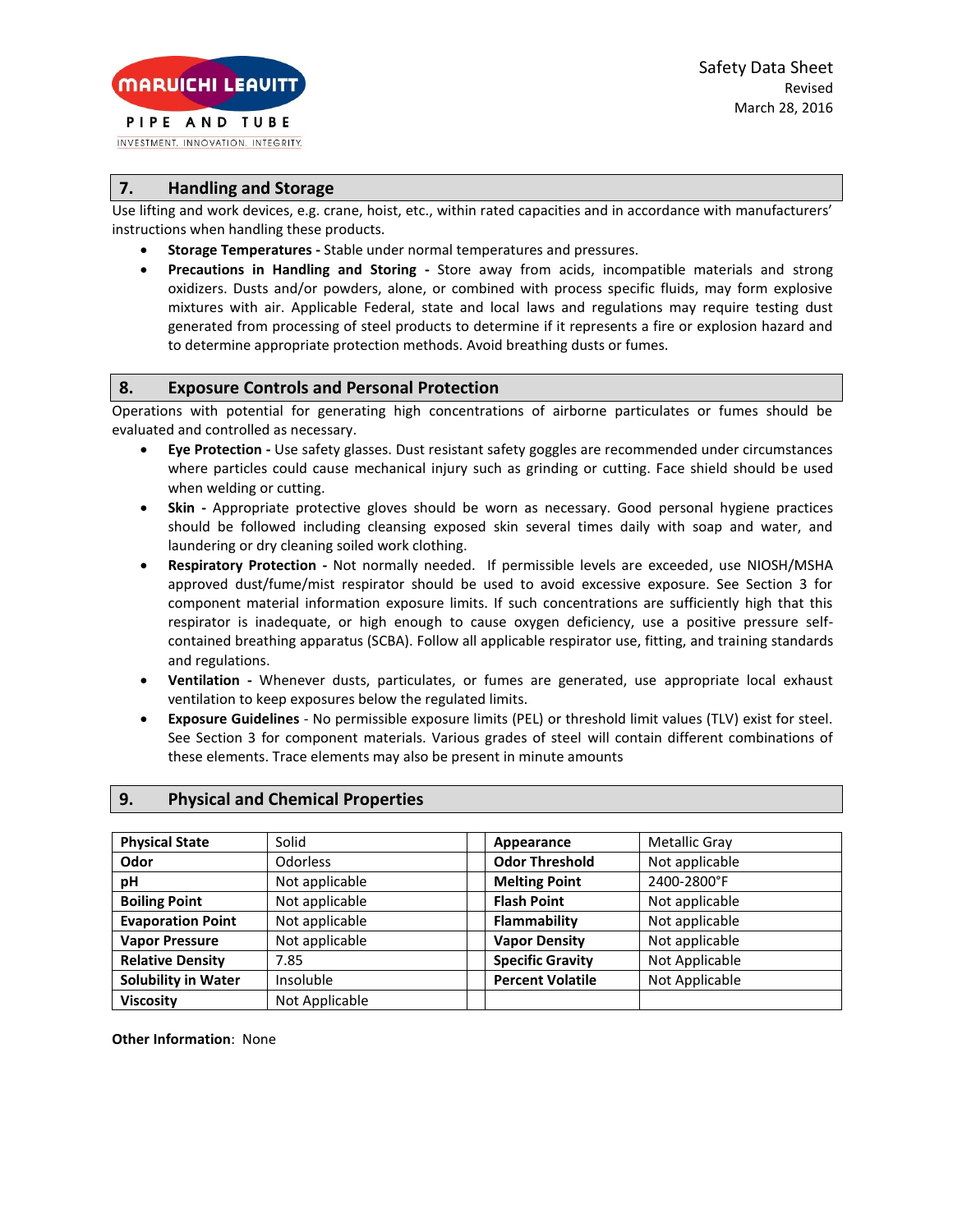INVESTMENT. INNOVATION. INTEGRITY.

## **10. Stability and Reactivity**

- **Reactivity -** Not determined for product in solid form.
- **Chemical Stability -** Stable.
- **Hazardous Polymerization -** Will not occur.
- **Conditions to Avoid -** Steel at temperatures above the melting point may liberate fumes containing oxides of iron and alloying elements.
- **Chemical Incompatibilities -** Will react with strong acids to form hydrogen. Iron oxide dusts in contact with calcium hypochlorite evolve oxygen and may cause an explosion. Do not store near strong oxidizers.
- **Hazardous Decomposition Products -** Metal oxides of listed ingredients and carbon monoxide from nonmetallic coatings.

### **11. Toxicological Information**

No information is available for the product as a mixture. The possible presence of oil, coating, and mill coolant should be considered when evaluating potential employee health hazards and exposures during handling and welding or other fume generating activities. See Section 2 for Hazard Symbols, Hazard Classifications, Signal Words, Hazard Statements, and Precautionary Statements.

- The primary component of this product is iron. Long-term exposure to iron dusts or fumes can result in a condition called siderosis which is considered to be a benign pneumoconiosis. Symptoms may include chronic bronchitis, emphysema, and shortness of breath upon exertion. Penetration of iron particles in the skin or eye may cause an exogenous or ocular siderosis which may be characterized by a red-brown pigmentation of the affected area. Ingestion overexposures to iron may affect the gastrointestinal, nervous, and hematopoietic system and the liver. Iron and steel founding, but not iron or iron oxide, has been listed as carcinogenic (Group 1) by IARC.
- When this product is welded, fumes are generated. Welding fumes may be different in composition from the original welding product, with the chief component being ordinary oxides of the metal being welded. Chronic health effects (including cancer) have been associated with the fumes and dusts of individual component metals (see above), and welding fumes as a general category have been listed by IARC as a carcinogen (Group 2B). There is also limited evidence that welding fumes may cause adverse reproductive and fetal effects. Evidence is stronger where welding materials contain known reproductive toxins, e.g., lead which may be present in the coating material of this product.
- Breathing fumes or dusts of this product may result in metal fume fever, which is an illness produced by inhaling metal oxides. These oxides are produced by heating various metals including cadmium, zinc, magnesium, copper, antimony, nickel, cobalt, manganese, tin, lead, beryllium, silver, chromium, aluminum, selenium, iron, and arsenic. The most common agents involved are zinc and copper.
- This product may contain small amounts of manganese. Prolonged exposure to manganese dusts or fumes is associated with "manganism", a Parkinson-like syndrome characterized by a variety of neurological symptoms including muscle spasms, gait disturbances, tremors, and psychoses.
- This product may contain small amounts of cadmium. Primary target organs for cadmium overexposure are the lung and the kidney. Because of its cumulative nature, chronic cadmium poisoning can cause serious disease which takes many years to develop and may continue to progress despite cessation of exposure. Progression of the disease may not reflect current exposure conditions. It is also capable of causing a painful osteomalacia called "Itai-Itai" in postmenopausal women, and has caused developmental effects and/or reproductive effects in male and female animals. Cadmium is a listed carcinogen by NTP, OSHA, and IARC (Group 1).
- This product may contain small amounts of chromium. Prolonged and repeated overexposure to chromium dusts or fumes may cause skin ulcers, nasal irritation and ulceration, kidney damage and cancer of the respiratory system. Chromium is skin sensitizer. Cancer is generally attributed to the hexavalent (+6) form of chromium which is listed as a carcinogen by NTP and IARC (Group 1).
- This product may contain small amounts of nickel. Prolonged and repeated contact with nickel may cause sensitization dermatitis. Inhalation of nickel compounds has caused lung damage as well as sinus, nasal and lung cancer in laboratory animals. Nickel is a listed carcinogen by NTP and IARC (Group 1).
- This product may contain small amounts of vanadium. Adverse effects from dermal, inhalation or parenteral exposure to various vanadium compounds have been reported. The major target for vanadium pentoxide toxicity is the respiratory tract. Fumes or dust can cause severe eye and respiratory irritation, and systemic effects. Chronic bronchitis, green tongue, conjunctivitis, pharyngitis, rhinitis, rales, chronic productive cough, and tightness of the chest have been reported following overexposure. Allergic reactions resulting from skin and inhalation exposures have also been reported. A statistical association between vanadium air levels and lung cancer has been suggested, but vanadium currently is not regarded as a human carcinogen.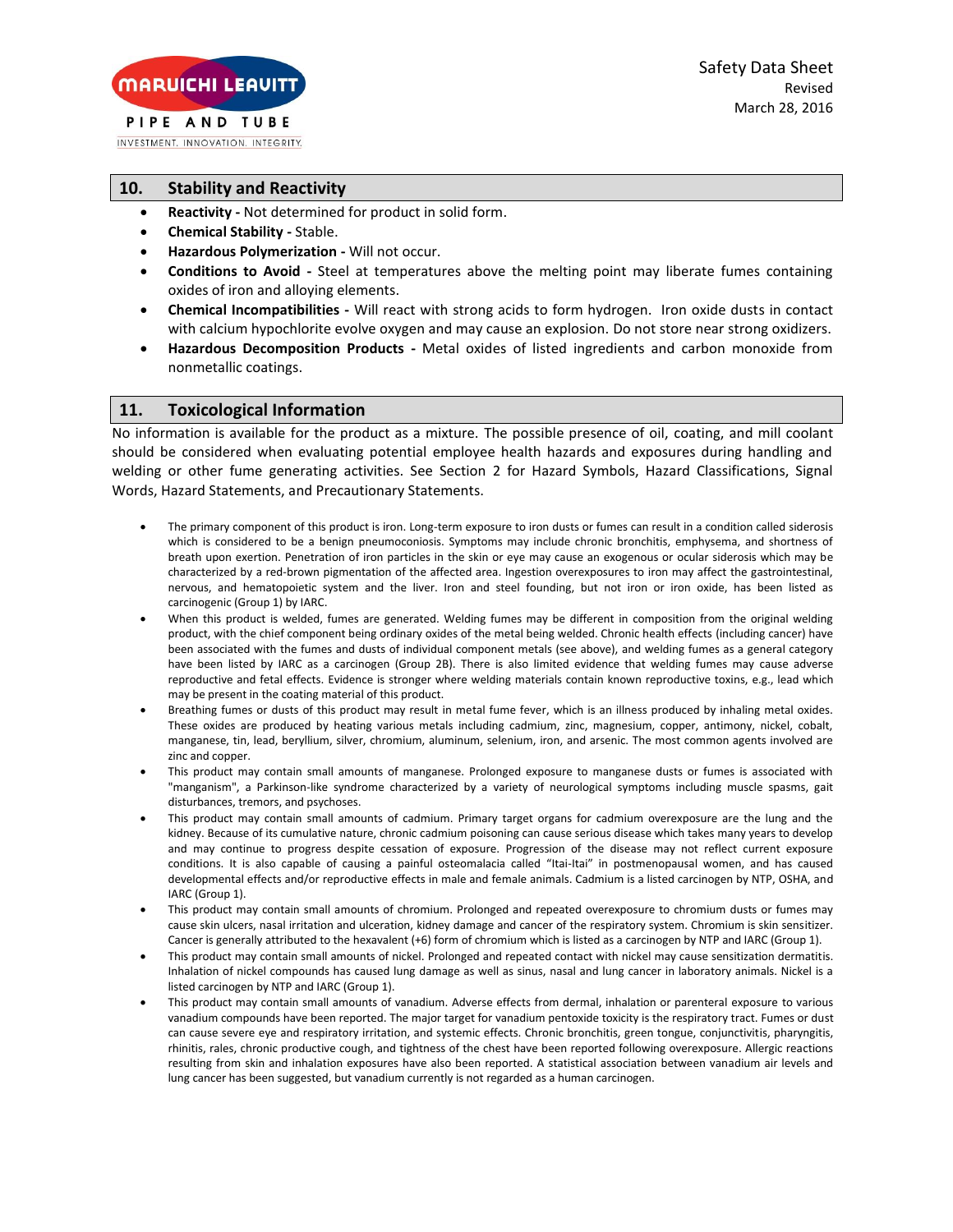INVESTMENT. INNOVATION. INTEGRITY.

# **11. Toxicological Information (Cont.)**

- This product may contain small amounts of lead. Lead can accumulate in the body. Consequently, exposure to fumes or dust may produce signs of polyneuritis, diminished vision and peripheral neuropathy, such as tingling and loss of feeling in fingers, arms and legs. Lead is a known reproductive and developmental toxin. It is also associated with central nervous system disorders, anemia, kidney dysfunction, and neurobehavioral abnormalities. The brain is a major target organ for lead exposure. Elemental lead is listed as an IARC 2B carcinogen.
- The product may contain small amounts of copper. Copper dust and fumes can irritate the eyes, nose and throat causing coughing, wheezing, nosebleeds, ulcers and metal fume fever. Other effects from repeated inhalation of copper fumes include a metallic or sweet taste, and discoloration of skin, teeth or hair. Copper also may cause an allergic skin reaction. Overexposure to copper can affect the liver.

### **12. Ecological Information**

- **Ecotoxicity -** No data available for the product as a whole. However, individual components of the product have been found to be toxic to the environment. Metal dusts may migrate into soil and groundwater and be ingested by wildlife.
- **Environmental Fate -** No data available.
- **Environmental Degradation -** No data available.
- **Soil Absorption/Mobility -** No data available for the product as a whole. However, individual components of the product have been found to be absorbed by plants from soil.
- **Hazard Category -** Not Reported
- **Hazard Symbol -** No Symbol
- **Hazard Statement -** No Statement
- **Signal Word -** No Signal Word

### **13. Disposal Considerations**

- **Disposal -** Steel scrap should be recycled whenever possible. Product dusts and fumes from processing operations should also be recycled, or classified by a competent environmental professional and disposed of in accordance with applicable federal, state or local regulations.
- **Container Cleaning and Disposal -** Follow applicable federal, state and local regulations. Observe safe handling precautions.

#### **14. Transportation Information**

**DOT Transportation Data (49 CFR 172.101)** Carbon and Alloy Steels are not listed as hazardous substances under 49 CFR 172.101

| <b>Shipping Name</b>      | Not applicable | <b>Packaging Authorizations</b> |                | <b>Quantity Limitations</b>        |                |
|---------------------------|----------------|---------------------------------|----------------|------------------------------------|----------------|
| <b>Shipping Symbols</b>   | Not applicable |                                 | Not applicable | Passenger,                         | Not applicable |
| <b>Hazard Classes</b>     | Not applicable | <b>Exceptions</b>               |                | <b>Aircraft or Railcar</b>         |                |
| <b>UN Number</b>          | Not applicable | Non-bulk                        |                | <b>Cargo Aircraft</b>              | Not applicable |
| <b>Packing Group</b>      | Not applicable | Packaging                       | Not applicable | <b>Vessel Stowage Requirements</b> |                |
| DOT/IMO Label             | Not applicable | <b>Bulk</b>                     |                | <b>Vessel Stowage</b>              | Not applicable |
| <b>Special Provisions</b> | Not applicable | Packaging                       | Not applicable | Other                              | Not applicable |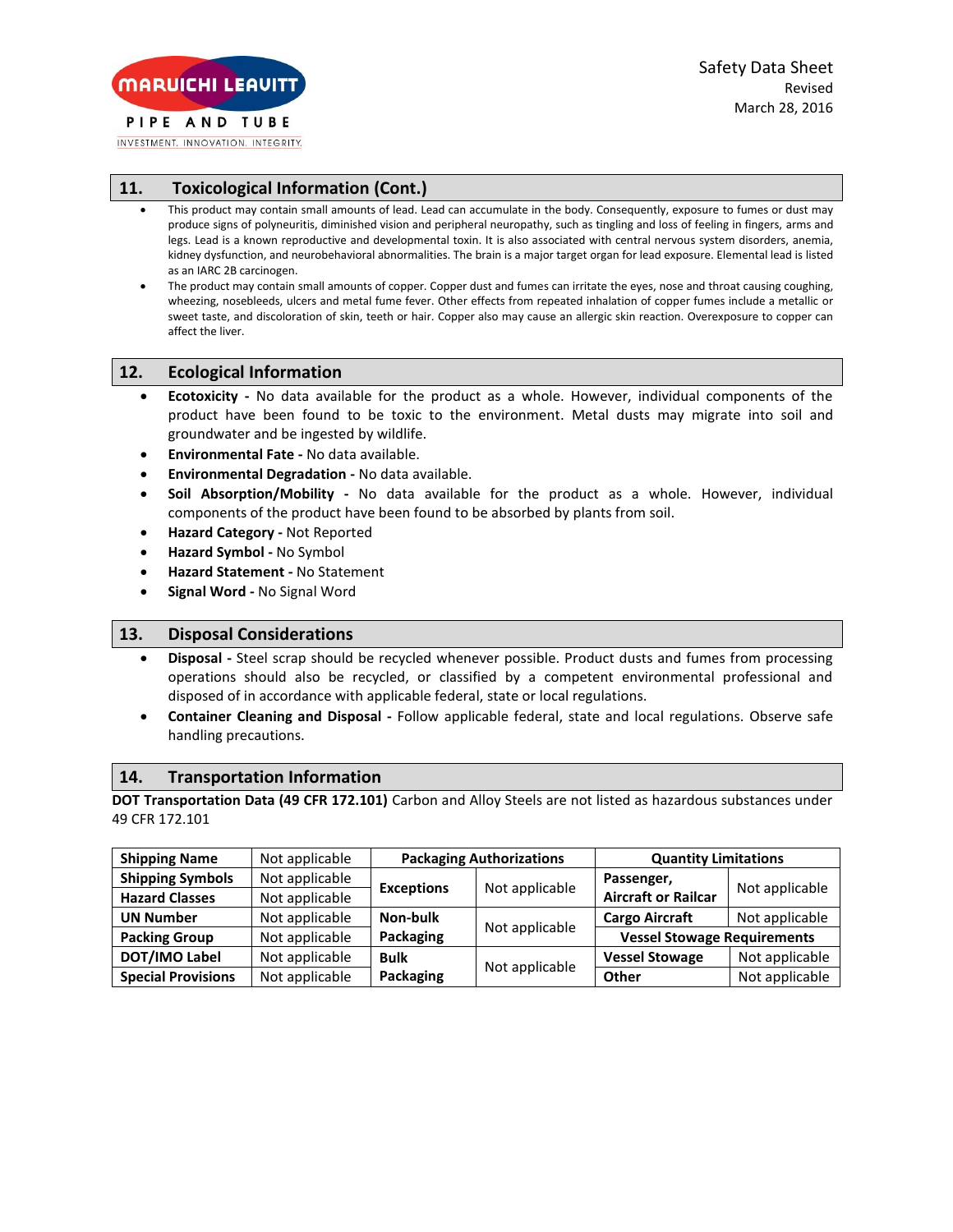INVESTMENT. INNOVATION. INTEGRITY.

# **15. Regulatory Information**

This product is not hazardous under the criteria of the Federal OSHA Hazard Communication Standard 29 CFR 1910.1200. However, dusts and fumes from this product may be combustible or hazardous and require protection to comply with applicable Federal, state and local laws and regulations. This product and/or its constituents are subject to the following regulations:

### **OSHA Regulations**

• Air Contaminant (29 CFR 1910.1000, Table Z-1, Z-2 & Z-3): Steel products as a whole are not listed; however, individual components of the product are listed.

#### **EPA Regulations**

- **RCRA:** Chromium and Nickel are regulated under this act.
- **CERCLA Hazardous Substance (40 CFR 302.4):** The product as a whole is not listed; however, individual components of the product are listed: Chromium, Copper, Manganese compounds, and Nickel are listed under SARA 302.
- **SARA 311/312 Codes:** Delayed (chronic) health hazard.
- **SARA 313:** Aluminum (fume or dust), Chromium, Copper, Manganese, and Nickel are subject to SARA 313 reporting requirements. Please also note that if you prepackage or otherwise redistribute this product to industrial customers, SARA 313 requires that a notice be sent to those customers.
- **Clean Water Act:** Chromium, Copper and Nickel are Section 307 Priority Pollutants.
- **Safe Drinking Water Act:** Aluminum, Chromium, Copper, Molybdenum, Nickel and Vanadium are regulated under this act.

### **State Regulations**

- **Pennsylvania Right to Know:** Contains regulated material in the following categories:
	- Hazardous Substances: Calcium, Molybdenum, Silicon, and Sulfur.
	- Environmental Hazards: Aluminum, Chromium, Copper, Manganese, Nickel, and Vanadium.
	- Special Hazard Substances: Chromium and Nickel
- **New Jersey Right to Know:** Contains regulated material in the following categories:
	- Environmental Hazardous Substance: Aluminum (fume or dust), Chromium, Copper, Manganese, Nickel, and Vanadium (fume or dust)
	- Special Health Hazard Substances: Not regulated.
- **California Prop. 65:** The product may possible contain trace quantities (generally much less than 0.1%) of metallic elements known to the State of California to cause cancer or reproductive toxicity. These include arsenic (inorganic), cadmium, lead and nickel.

#### **Other Regulations**

The product as a whole is not listed in any state regulations. However, individual components of the product are listed in various state regulations.

#### **Toxic Substances Control Act (TSCA)**

Components of this product are listed on the TSCA Inventory.

#### **WHMIS Classification (Canadian)**

D2B Product Classification.